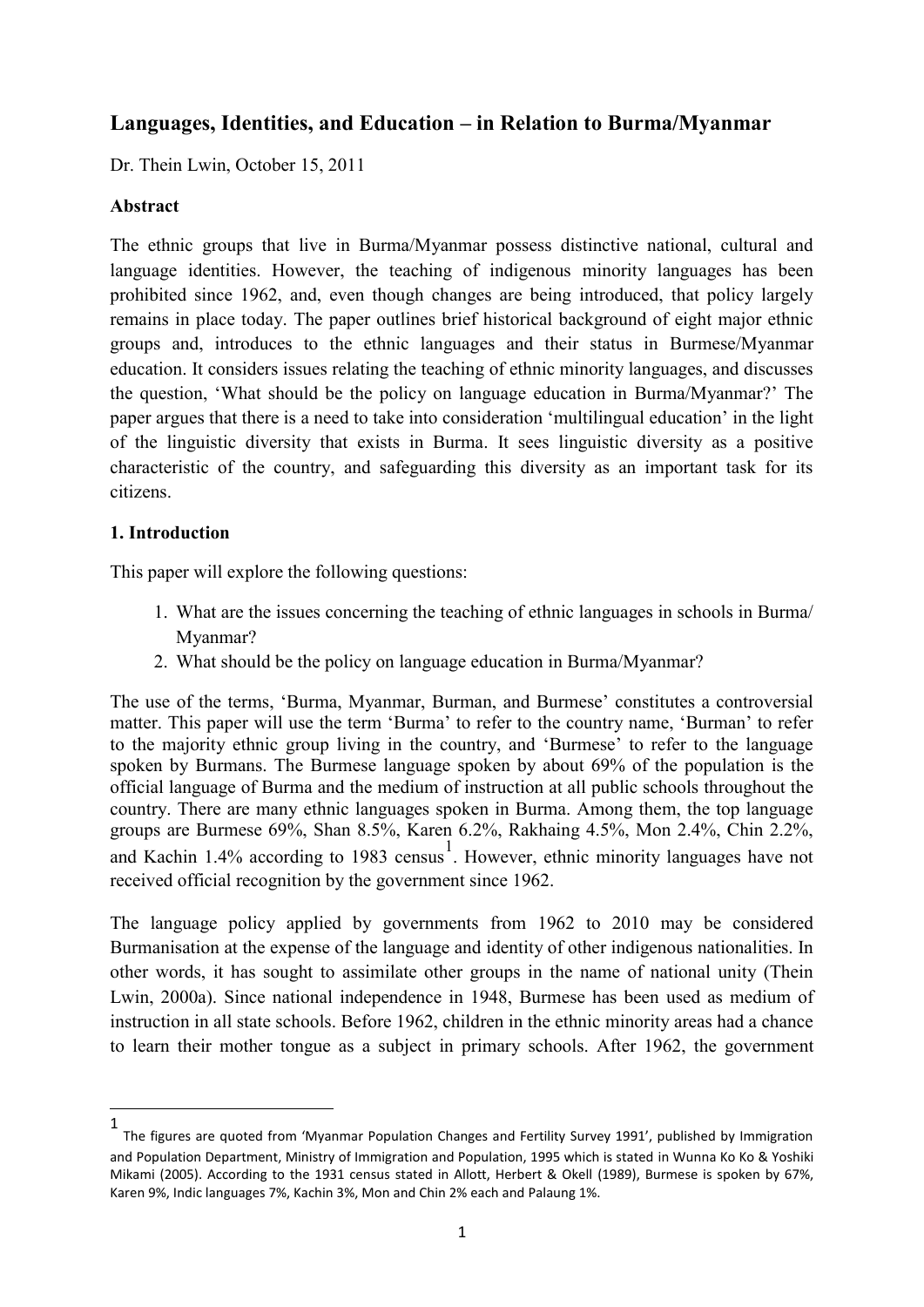prohibited the teaching of ethnic minority languages in schools by a centralized decision. It is argued that control of education was a strategy to control the people.

In the following, the paper will give a brief background of ethnic groups and their languages followed by discussion on the status of these languages in Burmese education. However, there are over 100 ethnic groups<sup>2</sup> with their own languages and dialects; this paper does not attempt to cover all of them. It will focus on eight major ethnic groups: Burman, Chin, Kachin, Karen, Karenni, Mon, Rakhaing and Shan, which have been granted administrative states and divisions although the political structure is a unitary system.

After national independence in 1948, the country was divided into 14 administrative divisions based on 1947 constitution. They are seven states (Chin, Kachin, Karen, Kayah/Karenni, Mon, Rakhaing and Shan)<sup>3</sup> and seven divisions (Irrawaddy, Magwe, Mandalay, Pegu, Rangoon, Sagaing and Tenasserim). See the map of States and Divisions in the Appendix 1. In brief, the Burmans have occupied a stronger position than other groups in political and geographical terms since the Bagan era (A.D. 849-1287). The minority seven groups mostly live in the mountainous areas while the majority Burmans live in the seven divisions on the plain. The terms minority and majority are used here in the sense of both population and political power.

### **2. Historical Background of Ethnic Languages and Their Status in Burmese Education**

Since Burma is a multi-ethnic nation and its citizens came into the land at different times and by different routes, it possesses a colorful setting of interesting myths, histories and cultures. Although the people of Burma speak different languages and wear different designs of costumes, they all share the same identity of belonging to the same nation and look upon Burma as their homeland. The members of the nation are represented by four large language families: Austro-Asiatic, Malay-Polynesian, Sino-Tibetan, and Tai (Allot, Herbert and Okell, 1989). See the map of Burmese ethnic groups and languages in the Appendix 2.

| Austro-<br><b>Asiatic</b> | Malay-<br>Polynesian |                                                                |                                                       |                                                 |                                      |             |
|---------------------------|----------------------|----------------------------------------------------------------|-------------------------------------------------------|-------------------------------------------------|--------------------------------------|-------------|
|                           |                      | Tibeto-Burman                                                  |                                                       |                                                 |                                      | Tai         |
|                           |                      | Burmese-<br>Lolo                                               | Kuki-Naga                                             | Kachin                                          | Karen                                |             |
| Mon<br>Palaung<br>Wa      | Moken<br>Salon       | <b>Burmese</b><br>sub-group:<br>Atsi (Azi)<br>Burmese<br>Lashi | Chin and its<br>dialects:<br>Asho<br>Bawm<br>Bualkhaw | Jingphaw<br>Lachik<br>Lisu<br>Maru<br>(Lhao Vo) | $Pa-O$<br>Pwo<br>Sgaw<br>Karenni and | <b>Shan</b> |

Table: Language families and their members

 <sup>2</sup> The military government (1988-2010) classified 135 ethnic groups in Burma: 53 ethnic groups in Chin State, 12 in Kachin State, 11 in Karen State, 9 in Kayah State, 1 in Mon State, 7 in Rakhaing State, 33 in Shan State and 9 Burman ethnic groups. This statement may need further study and discussion.

<sup>3</sup> The creation of new states within the Union for Mon and Rakhaing took place in 1960.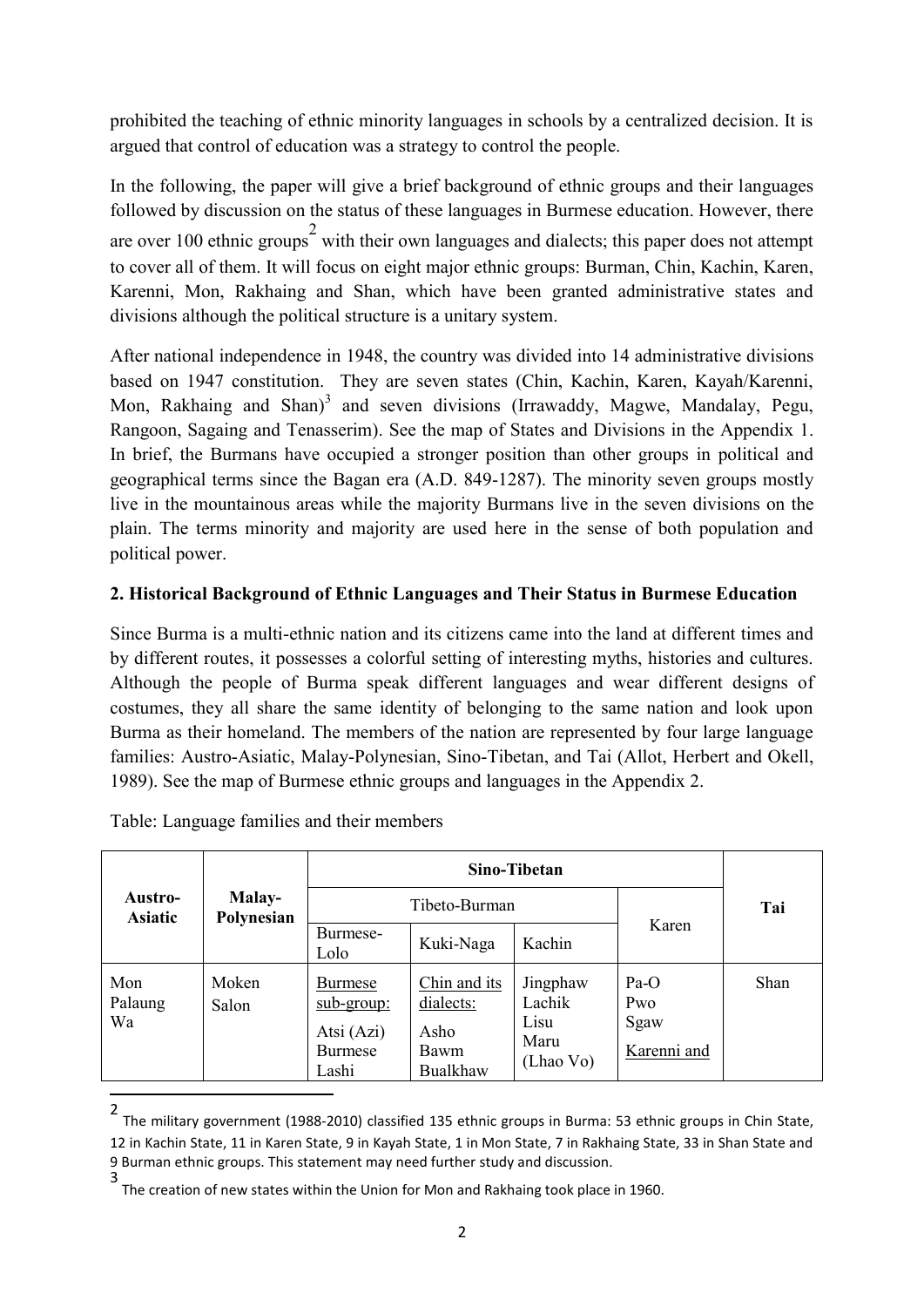|  | Maru<br>(Lhao Vo)<br>Rakhaing<br>Lolo sub-<br>group:<br>Akha<br>Lahu<br>Lisu | Chinbone<br>Daai<br>Falam<br>Haka<br>Khumi<br>Khumi Awa<br>Mara<br>Mro<br>Mun<br>Ngawn<br>Paite<br>Senthang<br>Siyin<br>Tawr<br>Tedim<br>Thado<br>Zotung | Rawang<br>Zaiwa | its dialects:<br><b>Brek</b><br>Bwe<br>Geba<br>Geko<br>Kayah<br>Kayan<br>(Padaung)<br>Manumanaw<br>Paku<br>Yinbaw<br>Yintale |
|--|------------------------------------------------------------------------------|----------------------------------------------------------------------------------------------------------------------------------------------------------|-----------------|------------------------------------------------------------------------------------------------------------------------------|
|--|------------------------------------------------------------------------------|----------------------------------------------------------------------------------------------------------------------------------------------------------|-----------------|------------------------------------------------------------------------------------------------------------------------------|

Note: Maru (Lhao Vo) and Lisu belong to both Burmese-Lolo and Kachin language family stated in the table. This paper considers that the people of Maru and Lisu have been living close to Kachin and becoming sub-groups of Kachin tribe although their languages came from Burmese-Lolo language family.

Mon, Palaung and Wa languages belong to the Austro-Asiatic family. Salon and Moken, spoken in the islands of the Mergui Archipelago, belong to the Malay-Polynesian family. The Tibeto-Burman group of the Sino-Tibetan family can be divided into three groups. They are (1) the Burmese-Lolo subgroups of Rakhaing, Burmese and its close relatives Maru (Lhao Vo), Lashi, Atsi (Azi) and others, and Lolo, with its relatives Akha, Lahu, Lisu and others; (2) the Kuki-Naga subgroup of Chin and its dialects; (3) the Kachin subgroup of Kachin (also called Jinghpaw) and its dialects. Outside the Tibeto-Burman group in the Sino-Tibetan family is Karen and its relatives, spoken in Karen State, Kayah/Karenni State and parts of the Irrawaddy delta. The Shan language and its relatives, spoken in Shan State, belong to the Tai language family (Allot, Herbert and Okell, 1989). According to the Ethnologue (2009), the number of individual languages listed for Burma is 113. Of those, 111 are living languages and 2 have no known speakers.

Burmese language:

According to recorded history, the Pyus entered the Irrawaddy valley and founded the city states of Sriksetra, Beik-thano and Hanlin during the  $1<sup>st</sup>$  to  $4<sup>th</sup>$  centuries A.D. By the early 9<sup>th</sup> century, the Mon established city states along the Lower Burma coastline. The Burmans moved into the upper Irrawaddy valley about the  $9<sup>th</sup>$  century where they established the Bagan Kingdom (849-1287). The Burmese language and culture came into contact with Pyu and Mon during this period (Allot, Herbert and Okell, 1989).

The earliest written form of Burmese language was found in the ancient capital of Bagan in the early  $12<sup>th</sup>$  century. The Myazedi stone inscription was discovered in 1886 near Myazedi Pagoda in the south of ancient Bagan. It is a quadrangular pillar with each side bearing an inscription in one of different languages: Pyu, Mon, Pali and Burmese. It is believed that the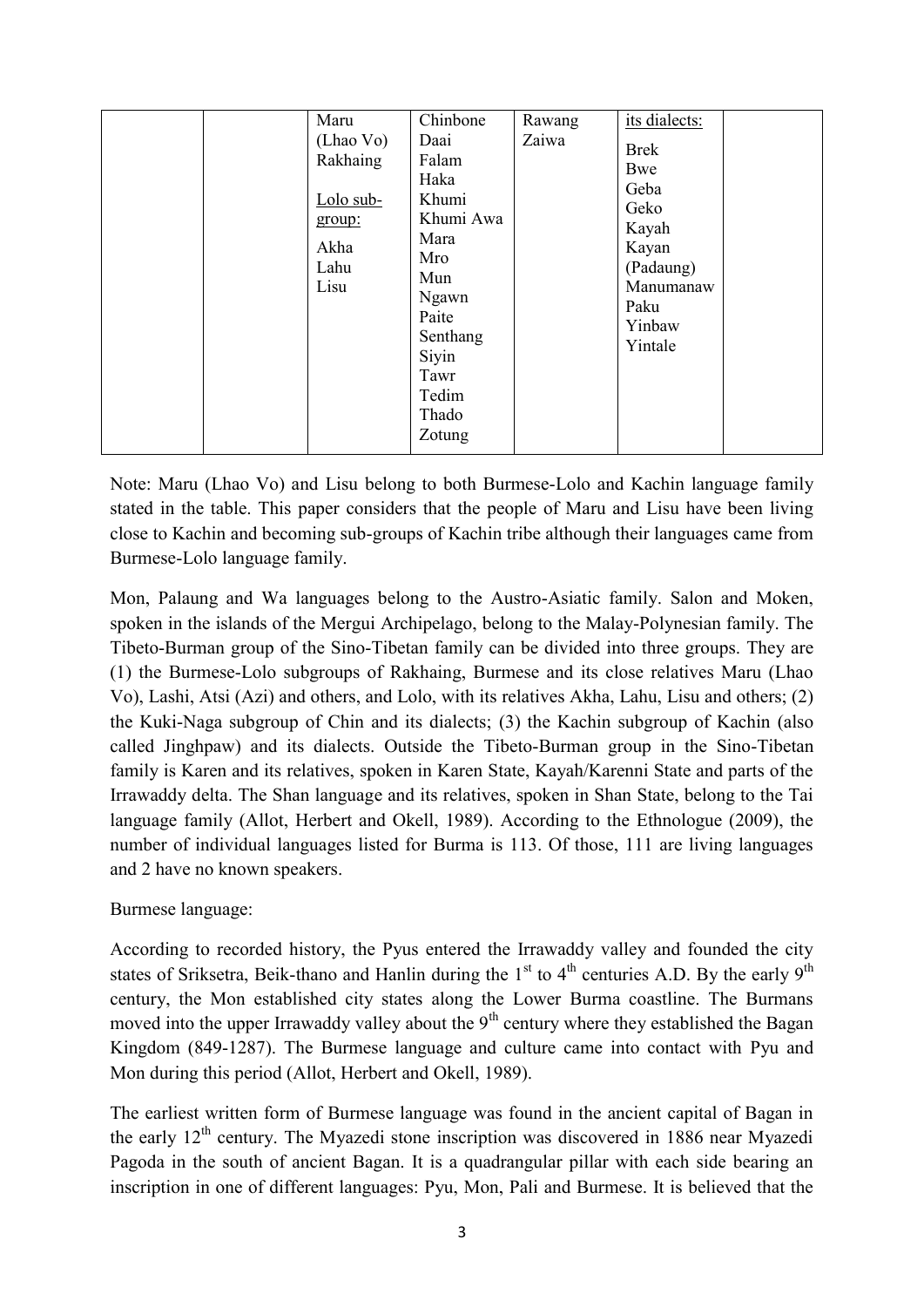Burmese script derived from the old Mon script and ultimately from the Brahmi script<sup>4</sup>, which had spread throughout India by B.C. 300. in the reign of King Asoka.

Since Burmese is the official language and medium of instruction in all public schools, the Burmese language has had a greater opportunity to expand in Burma since national independence in 1948. However, Burmese nationalists had to struggle for the survival of the Burmese language during more than one hundred years of colonial rule (Thein Lwin, 2000b). In 1920, Burmese nationalists opened "National Schools" to promote the Burmese language and encouraged patriotism. One slogan of the Burmese nationalist movement was:

*Burma is our country. Burmese literature is our literature Burmese language is our language Love our land Value our literature Respect our language*

The number of private schools in Burma has been increasing since 2000. Private schools mostly focus on the mastery of the English language, and some parents want their children to speak good English - hoping that they will send their children to English speaking countries to work or to continue their studies (Thein Lwin, 2007). The Burmese language is not a priority for those students who attend private schools. Some private schools run by Burmans who value the Burmese language, are trying to promote bilingual teaching of both Burmese and English (Ko Tar, 2011). Burmese children growing up in foreign countries have little chance to learn Burmese. In some western cities (i.e. Washington DC in US, London in UK and Frankfurt in Germany), Burmese Buddhist monasteries teach the Burmese language and Buddhism at weekends and during the summer holidays. There is a large Burmese community living in neighboring Thailand which has created its own schools along the Thai-Burma border and teaches the Burmese language.

While Burmans have been working hard to teach the Burmese language to younger generations, they often have little consideration for the survival of other indigenous minority languages in Burma. The Burmese government education policy does not allow the teaching of ethnic minority languages in schools since 1962. Without official recognition and support, the ethnic minority languages may not be able to survive. Difficulties for the survival of minority languages are explored below.

Chin language:

The Chin people probably came to the Chindwin Valley of Burma in the late 9-10 century. They moved westward and settled in the present day Chin State around A.D. 1300-1400, though some live in Nagaland, Mizoram, Manipur and Assam State in India. There are many

 <sup>4</sup> A History of the Myanmar Alphabet is given in a Myanmar-English Dictionary published by the Department of Myanmar Language Commission, Ministry of Education, Union of Myanmar, Sixth Edition in 2001.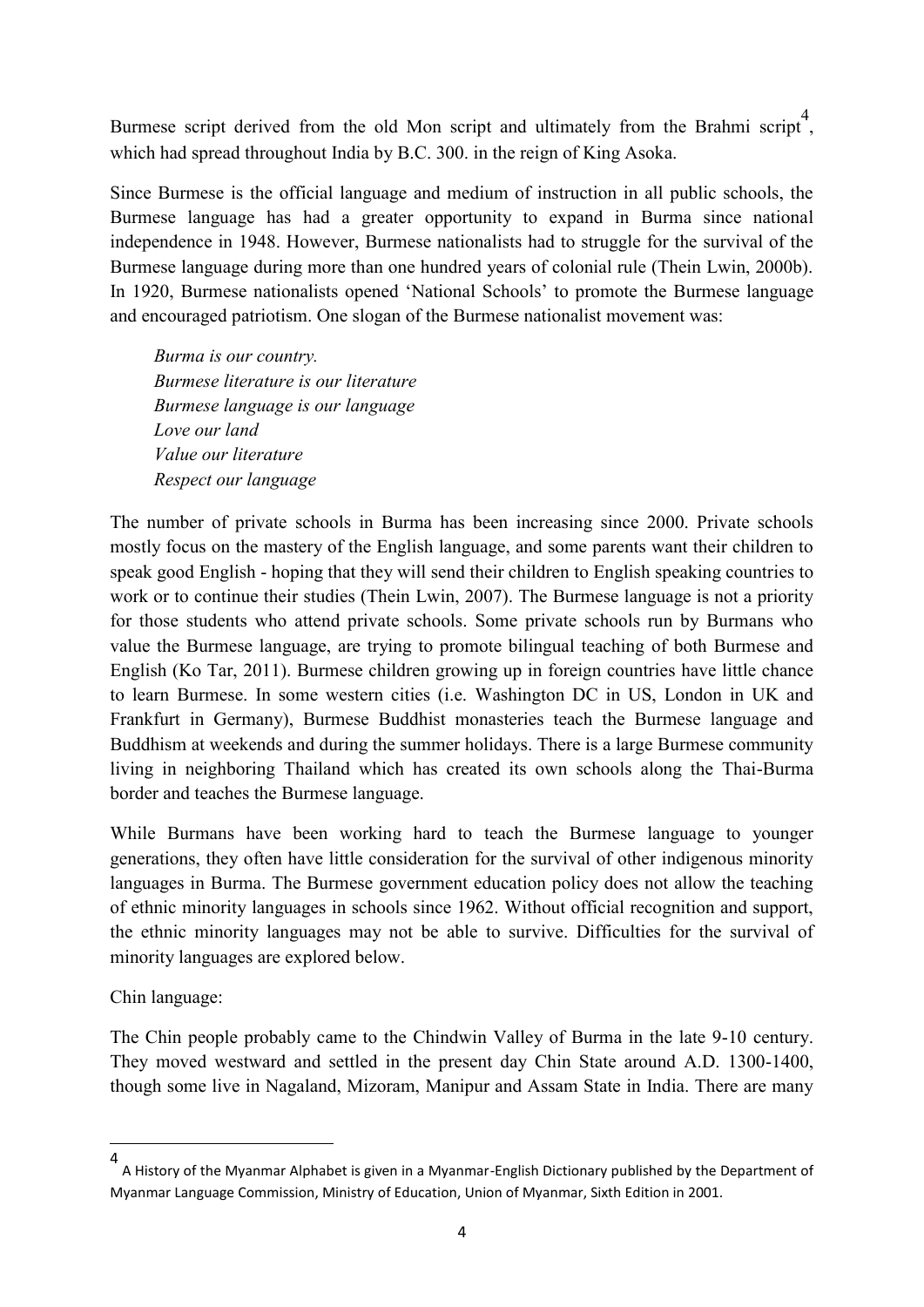tribes among the Chin people. Major tribes of the Chin living in Burma include Asho-Chin, Falam-Chin, Haka-Chin and Tedim-Chin.

The Chin people live in different groups of hills and consequently speak different dialects. Twenty different Chin dialects are listed in the Ethnologue (2009) entry for "Languages of Myanmar". They are Asho, Bawm, Bualkhaw, Chinbon, Daai, Falam, Haka, Khumi, Khumi Awa, Mara, Mro, Mun, Ngawn, Paite, Senthang, Siyin, Tawr, Tedim, Thado, and Zotung. They all belong to Tibeto-Burman language family. The written form of the Chin language was created by American missionaries. According to a Chin scholar, Lian H. Sakhong (2003), the Chins did not learn the art of writing until the time of the British administration. The written language is taught in churches, and the congregations read the Bible in their mother tongue. Apart from religious purposes, the Chin language is not taught at school. Whilst Christian Chins can read the Bible in the Chin language, the author has no information about how the Chin language is surviving among Buddhist Chins.

Kachin language:

The Kachins are also known as Jinghpaw. According to oral history, the ancestors of Jinghpaw lived on the Tibetan plateau and migrated gradually towards the south and settled in the present day Yunnan Province of China. During the  $15<sup>th</sup>$  and  $16<sup>th</sup>$  centuries, the Jinghpaws continued migrating to the Kachin Hills of Burma. Present day Kachins in Burma consist of Jinghpaw, Lachik, Lhao Vo, Lisu, Rawang, and Zaiwa tribal groups.

The languages of Kachin tribes, including Jinghpaw, Lachik, Lhao Vo, Lisu, Rawang, and Zaiwa, belong to Tibeto-Burman language group. Orthographies for the Kachin languages were introduced about one hundred years ago by American missionaries. Among the six tribes, the Jinghpaw language is used as the language of education and communication among all Kachin tribes. The Jinghpaw language is taught at schools run by the Kachin Independence Organization (KIO) $5$  from primary to junior secondary level. Currently, about 10,000 students are attending KIO schools. Jinghpaw is also the official language in the KIO controlled areas. The Kachin living outside the KIO controlled areas learn the Kachin languages at Christian churches in their region.

Karen language:

Many anthropological studies suggest that the Karens originated in Mongolia and that they were a tribe of Mongolian race (see Rajah, 2008 'The Origin of the Karens'). There is no clear historical evidence that explains the time of Karen settlement in Burma. However, some Karens believed that they came into the Salween and Irrawaddy river valleys of Burma before the Mons and the Burmans.

Karen language belongs to the Sino-Tibetan family but is outside the Tibeto-Burman language group. The Karen language is tonal and has a subject-verb-object word order, which

 <sup>5</sup> The Kachin Independence Organization (KIO) is a political organization of Kachins in Burma, which has been struggling for autonomy since the 1960s.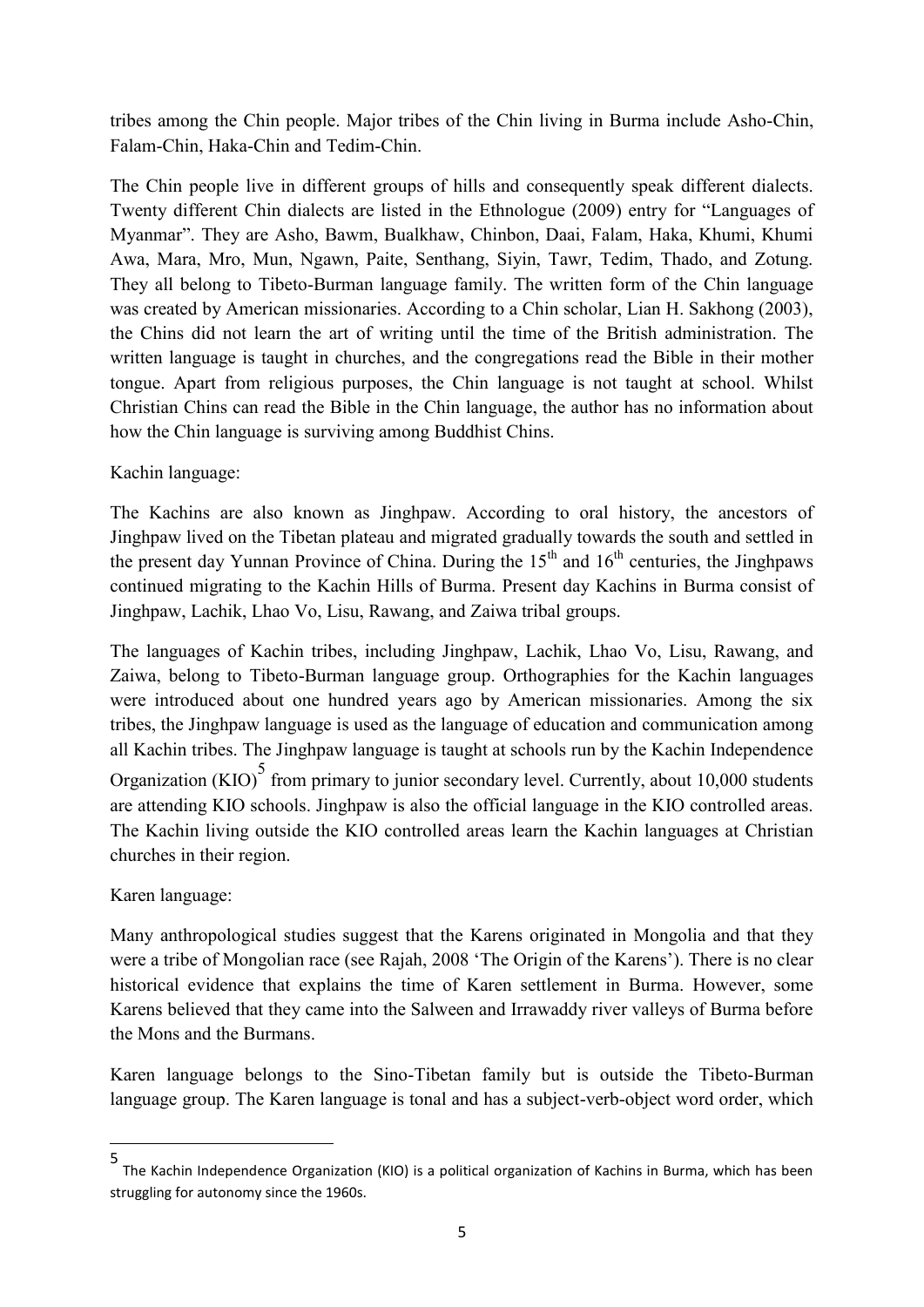is different from Burmese. The Burmese language features a subject-object-verb word order. However, the Karen languages are written using the Burmese script. The Karen language has three main branches: Sgaw, Pwo and Pa-O. Sgaw Karen language is taught and used as the medium of instruction at schools run by the Karen National Union (KNU)<sup>6</sup> and in the Karen refugee camps on the Thai-Burma border. It is also used as the official language in the KNU controlled areas. There is a degree of disagreement about the use of Sgaw as the language of education and communication among the Karen tribes. The Karen living outside the KNU controlled areas learn their mother tongue at churches and monasteries.

#### Karenni language:

The Karennis (literally Red Karen) believe that they settled in the current Karenni/Kayah<sup>7</sup> State in B.C. 739 (Karenni History Research Team, 2006). The Karenni as well as the Karen came from Mongolia. Over centuries, they moved to Turkistan, Tibet and then into Yunnan. In B.C. 1128, they started to move along the Salween River and settled in the Deemawso area in today"s Karenni/Kayah state 8 . According to the 1983 census, the tribal groups among the Karennis are Kayah, Kayan (Padaung), Geko, Geba, Bres, Manumanaw, Yintale, Yinbaw, Bwe, and Paku.

The Karenni language is a member of the Karen branch of the Sino-Tibetan language family. The Karenni tribes speak different dialects: Kayah Eastern, Kayah Western, Kayan/Padaung, Brek, Bwe, Geba, Geko, Manumanaw, Paku, Yinbaw and Yintale. There are three different types of written Karenni language. One uses the Burmese alphabet, one uses the Romanised alphabet, and the other uses the Kayah Li alphabet. Kayah Li is now taught at schools in Karenni refugee camps on the Thai-Burma border. Its script, which is related to the ancient Indian Brahmi script, was devised by Khu Htae Bu Peh in 1962. The Kayah language using the Kayah Li alphabet is the official language of the Karenni National Progressive Party  $(KNPP)<sup>10</sup>$ . The languages of other Karenni tribes can be learned at Karenni churches and read in the Bible.

#### Mon language:

A Mon study estimates that the arrival of the Mon in Burma was around B.C. 1500 (Pon Nya Mon, 2007). The Mons were originally from Southwest China from where they migrated to

 $^6$  The Karen National Union (KNU) is a political organization of Karens in Burma, which has waged war against the Burmese government since 1949. The aim of the KNU at first was independence. The KNU today calls for a federal system rather than an independent Karen State.

<sup>&</sup>lt;sup>7</sup> The Burmese Government uses the term 'Kayah State'. Dissident groups use the term 'Karenni State'. In some cases both terms present the same meaning. However, Kayah, Kayan and other tribal groups belong to Karenni tribe. This paper, therefore, uses the term 'Kayah' as one of the sub tribes of Karenni.

<sup>8</sup> Kayan Dream Website: <http://kayan.weebly.com/history.html> (accesses 23/7/2011) and Karenni Homeland Website: <http://www.karennihomeland.com/ArticleArticle.php?ContentID=58> (accessed 23/7/2011)

Omniglot, Writing System & Languages of the World <http://www.omniglot.com/writing/kayahli.htm> (accessed 23/7/2011)

 $10$  The Karenni National Progressive Party (KNPP) is a political organization struggling for independence from the Burmese national government.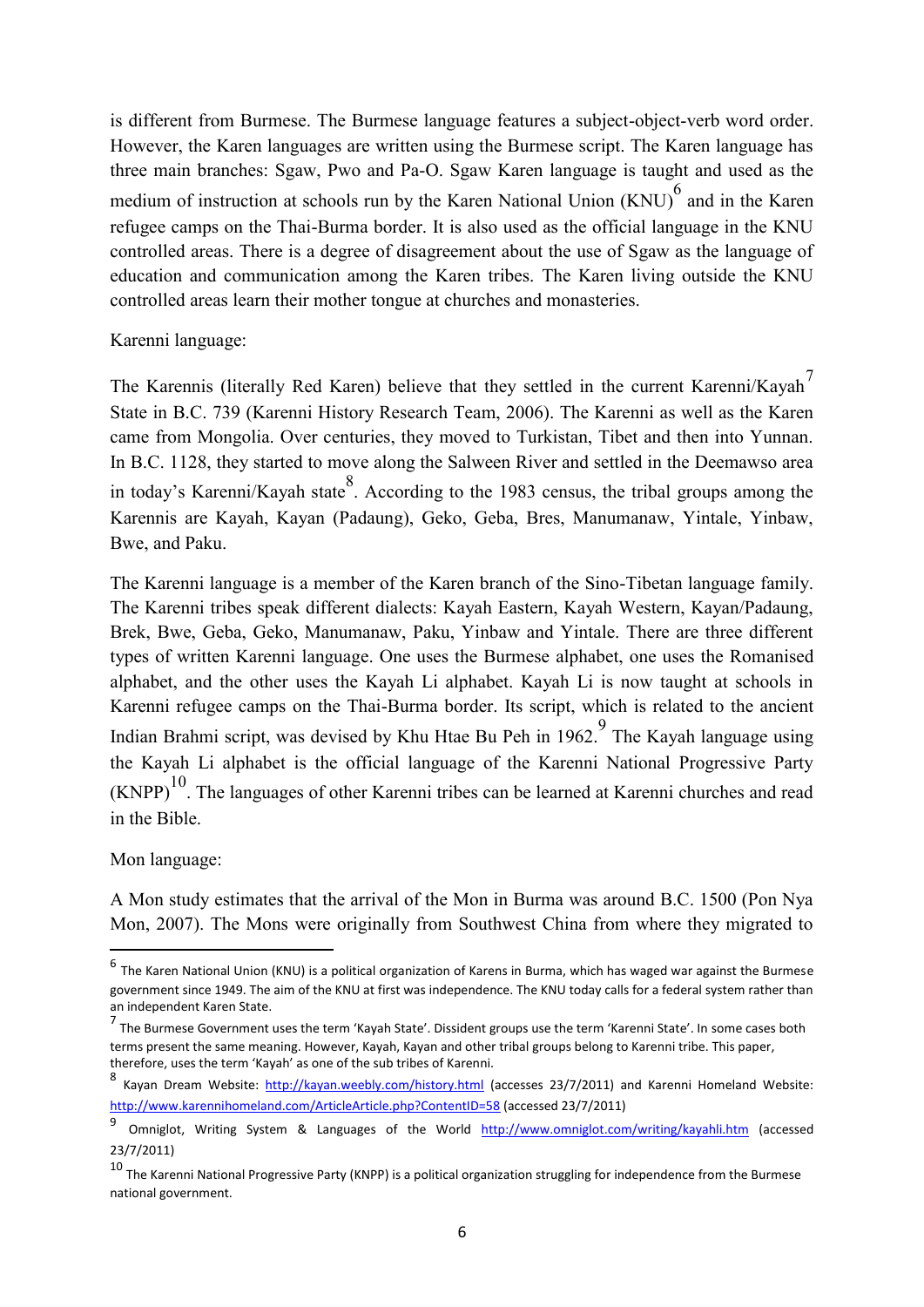upper Burma and then continued moving south to the Irrawaddy valley. Finally, they settled in Lower Burma and founded the Kingdom of Suwarnabhumi in Thaton. They also founded the Kingdoms of Dvaravati and Haripunjaya in Thailand. The Mon Kingdom in Lower Burma was conquered by the Bagan Kingdom in A.D. 1057. After the fall of the Bagan Kingdom in 1287, the Mon consolidated themselves and founded the Hanthawaddi Kingdom in Pegu (Bago). The Hanthawaddi was conquered by the Burmese King Tabinshwehti in 1539.

The Mon language is part of the Monic group of the Mon-Khmer branch of the Austro-Asiatic family (Ethnologue, 2009). The Mon script is derived from Indian Brahmi script. The Mon script was again the source of Burmese script, which was created during the reign of King Kyansittha (1084-1113) in the Bagan era. Kyansittha valued the Mon culture and language and he left many inscriptions in the Mon language (Nai Pan Hla, 1988) including the Myazedi Stone with its identical inscriptions of a story in Mon, Pyu, Pali and Burmese carved on its four sides.

Historically, Mon culture and language used to be dominant in ancient Burma and Thailand. Mon was the leading language in the creation of Burmese. Today, the Mon language is a significant example of assimilation into the Burmese and Thai languages. According to Watkins (2007), the number of people who speak Mon is small compared to the large number of people who identify themselves as Mon but who do not speak the Mon language. A Mon scholar, Pon Nya Mon (2007) points out that the population census of 1856 showed that nearly half of the population in Henzada district in lower Burma was ethnic Mon; after 55 years, the 1911 census showed that only 1,224 out of a total population of 532,357 described themselves as Mon, of whom only 399 could speak the Mon language. It is thought that the Mon had effectively been assimilated into the Burmans at that time.

However, Mon Buddhist monks, Mon scholars such as Nai Pan Hla, and New Mon State Party  $(NMSP)^{11}$  have been actively promoting Mon language and culture. The Mon language is taught at Buddhist monasteries inside Mon State and at schools run by NMSP. There are about 10,000 students currently attending NMSP schools.

Rakhaing language:

According to oral history, Indo-Aryan people reached the Arakan/Rakhaing<sup>12</sup> region from India"s Gangha delta and settled in Kaladan valley in very early times (Nayaka, 2008). Before migrating to Rakhaing, those Indo-Aryans were thought to have mixed with a migrant Mongoloid tribe in eastern India (ibid.). According to a Rakhaing archaeologist, U San Shwe

 <sup>11</sup> The New Mon State Party (NMSP) is a political organization of Mon people in Burma, which have waged war against the Burmese government since 1958 for independence. The NMSP today call for a federal system rather than an independent Mon State.

<sup>12</sup> Both words Arakan and Rakhaing come from the same meaning and the same Pali root (Aye Kyaw, Dr., 2002). The word Rakhaing is used by the majority. Many western literatures use the word Rakhine rather than Rakhaing. Phonetically speaking, the Rakhaing people prefer the word "Rakhaing". The name Rakhaing is derived from a Pali word, Rakkhita, which means cherish or take care of. The paper therefore uses the word "Rakhaing" rather than "Rakkhine" or "Arakan".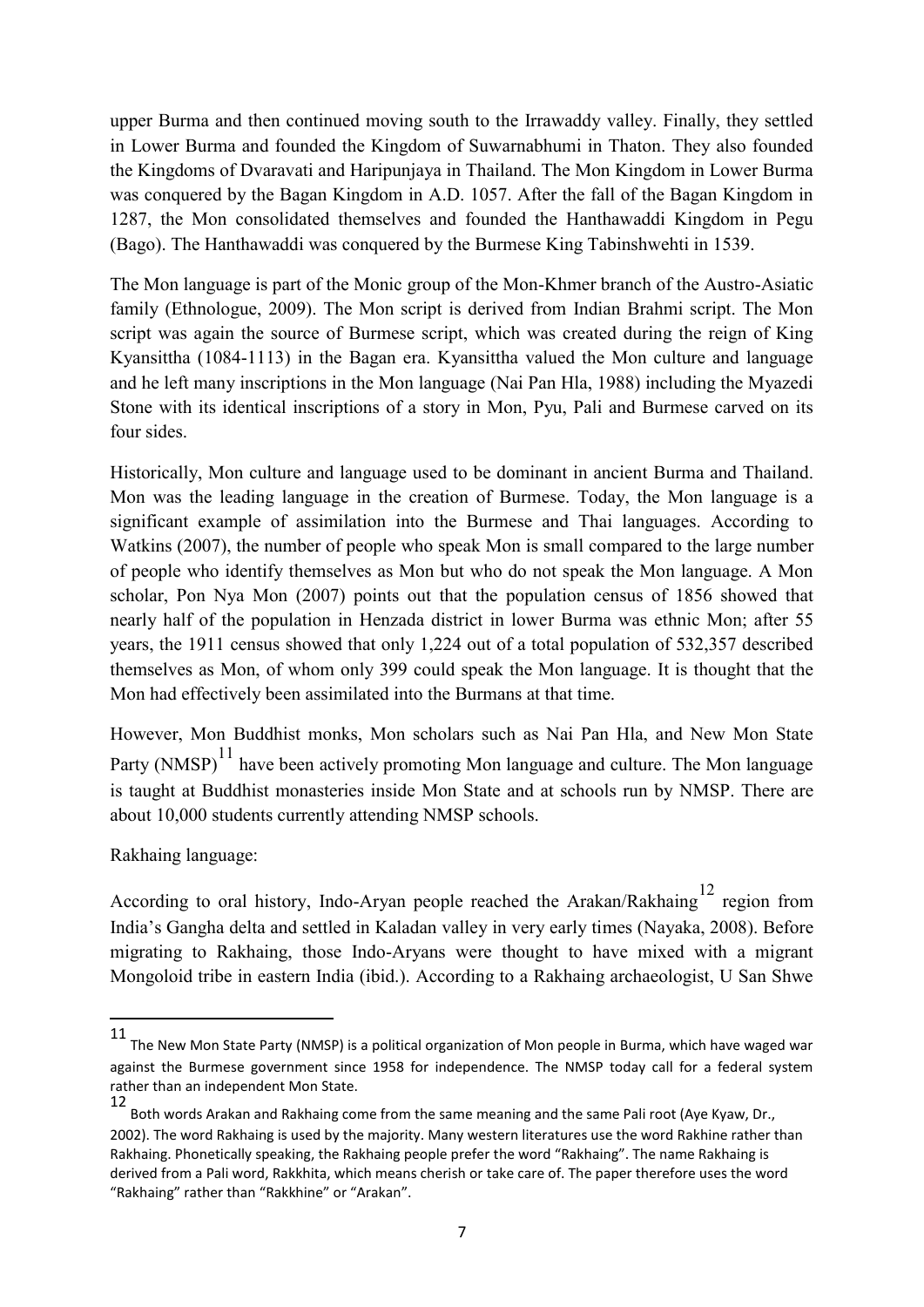Bu (stated in Nayaka, 2008), the Indo-Aryans came to Rakhaing from Majjhimadesa and lived on the banks of river Gangha. The ancestral home of the ancient Rakhaing was in the Magadha region. They later settled in the Rakhaing region and subsequently founded their first capital city at Dhanyawadi (ibid.). According to oral history, the Rakhaing Kingdom began with King Marayu who founded the first Dhanyawadi dynasty in B.C. 3325-1483. The successive Rakhaing kingdoms were Waithali, Laymro and Mrauk-U. Some 234 kings ruled Rakhaing over a period of 5108 years. Dr. Aye Kyaw (2002), a Rakhaing and a historian, claims that the long historical period of the Rakhaing Kingdom was possible due to the existence of a Neolithic culture in Thandwe, a city in Rakhaing State.

According to the Ethnologue (2009), the Rakhaing language belongs to the Burmese-Lolo group of the Tibeto-Burman family. The modern Rakhaing script, aside from a few vocabulary differences, is essentially the same as Burmese script. Rakhaing is taught mainly at the Rakhaing Buddhist monasteries in Rakhaing State. Exiled political organizations also use the Rakhaing language in their communications. The northern Brahmi-based Rakhawunna script found in stone inscriptions in the Waithali era is no longer use.<sup>13</sup>

Shan language:

Some studies suggest that the Shans belong to the Mongoloid stock of the Tai ethnic group. According to Sai Aung Tun (2005), intensive field research was carried out by Chinese and foreign scholars and reported that the original home of the Tai people had been in the southwestern part of China. Then they moved along the big rivers, including the Brahmaputra, Chindwin, Irrawaddy, Shweli, Salween, Mekong and Menam, to Assam, Burma, Laos, Thailand, Cambodia and Vietnam. Another study (Sao Noan Oo, 2005) suggests that the first entry of the Shan into Burma took place before the Christian era, founding the ancient cities of Ta-gong, Mongnai, Hsenwi and Hsipaw. Sao Noan Oo continues that a second migration took place in the  $6<sup>th</sup>$  century. However, scholars differ in their opinion that when exactly the Tai entered into Burma.

The Shan language is a member of the Tai-Kadai language family which is related to the Thai language. According to Brown (1965), the Shan dialects spoken in Shan State can be divided into three groups: Eastern, Southern and Northern. The Eastern Shan dialect is somewhat closer to northern Thai dialect. The Southern Shan dialect has borrowed some Burmese words. The Northern Shan dialect has Chinese influences. The Shan have adopted Mon script for their writing system (Sao Noan Oo, 2005).

Shan Buddhist monasteries are the main source in the promotion of Shan language and culture. Shan educators and university students also play a key role visiting Shan communities and teaching Shan language during the summer holidays. In schools run by Shan dissident groups on the Thai-Burma border, the Shan language is taught and used as the medium of instruction. Shan nationalists choose not to teach Burmese in their schools. For some, this is for the practical reason that students need to learn Shan, Thai and English rather than

 <sup>13</sup> <http://minbargyi.blogspot.com/2010/07/golden-land-of-arakan.html> (accessed 25/7/2011)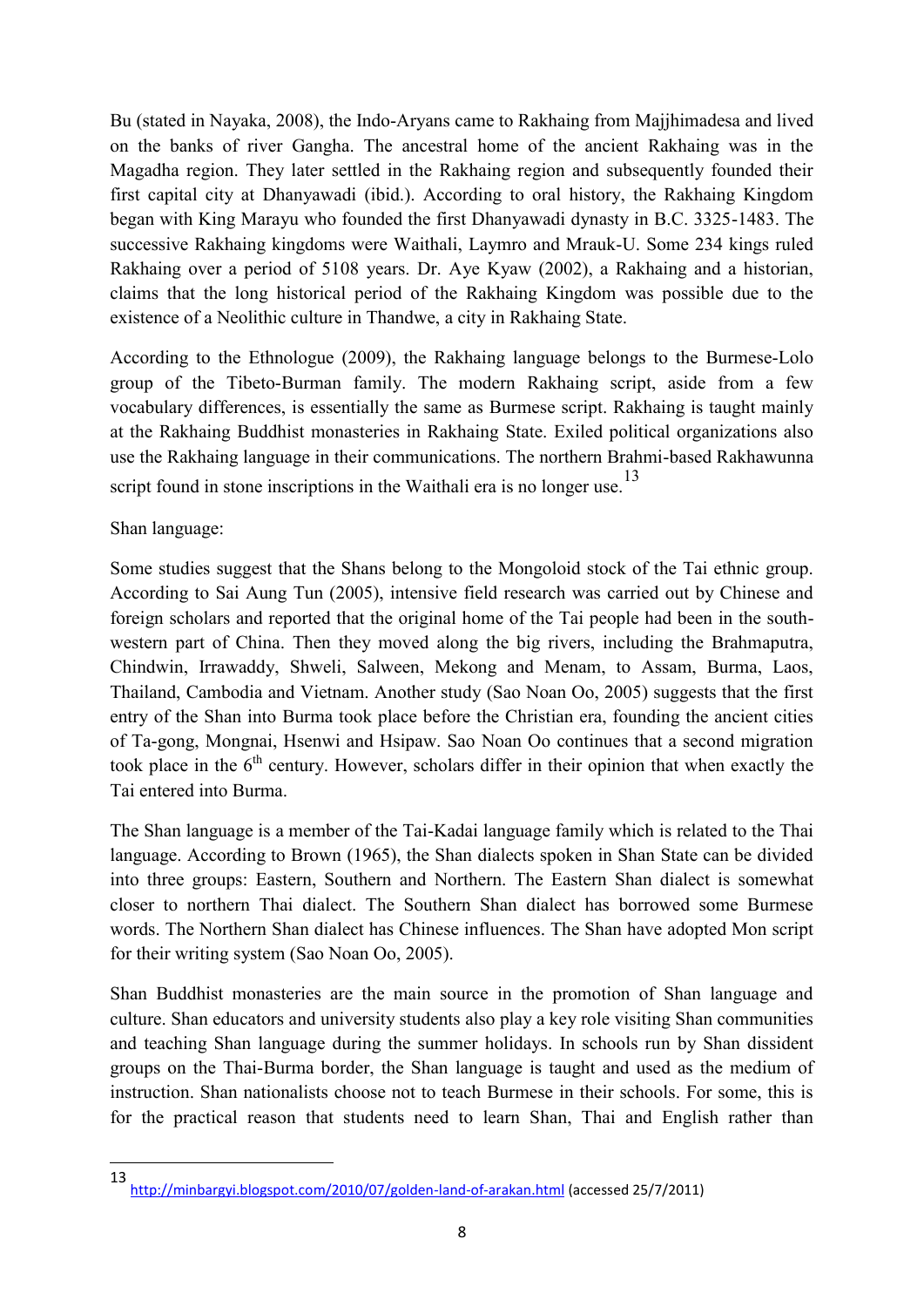Burmese because of their location; others have political reasons for not wishing to speak or teach the Burmese language.

Other Minority Languages in Shan State:

The Akha, Lahu, Pa-O, Palaung, Wa and other minorities within Shan State face much more difficulty in keeping their languages alive. In the Wa region, however, the United Wa State Army (UWSA) $^{14}$  has taken on responsibility for promoting the Wa language. The UWSA sends teachers into schools in areas they control to teach the Wa language at primary level. However, the Chinese language is predominant among Wa people, and only a small number of Wa speakers are literate in Wa (Watkins, 2007). Tellingly, the working language of UWSA is Chinese not Wa (ibid.).

# **3. Discussion on the Teaching of Minority Languages in Burma**

Current language policy and its implications for minority languages: conflicts and challenges

In the Basic Principles of the Union, Constitution of the Republic of the Union of Myanmar (2008), Section 22 (a) states that: "The Union shall assist to develop language, literature, fine arts and culture of the National races". This is encouraging for the development of indigenous national languages. However, Section 450 of General Provisions of the Constitution states that the *Burmese<sup>15</sup>* language is the official language. The Constitution does not recognize the indigenous national languages as official languages in their states or regions. This does not help sustain or encourage the development of ethnic minority languages.

The teaching of ethnic languages has been recently discussed in parliament. The Upper House of the parliament at Naypyitaw<sup>16</sup> passed a Private School Bill on  $7<sup>th</sup>$  September 2011 which permits the opening and operating of secondary schools, and the teaching of ethnic languages. The Bill would allow ethnic groups to teach their language as an additional subject in private schools. However, the Bill does not allow opening and operating at primary school level. It is an odd situation that, according to the Bill, ethnic minority children cannot learn their mother tongue at an early age in primary school. They should learn at school in their mother tongue from an early age. Besides, private schools usually operate in the cities and often only provide for the children of well-off families. This is not a fair policy for all children.

What should be the policy on language education in Burma?

This paper argues that there is a need to take into consideration "multilingual education" at all public schools in the light of the linguistic diversity that exists in Burma. The term 'multilingual education' was adopted by UNESCO in 1999 to refer to the use of at least three languages: the mother tongue, a regional or national language and an international language in

 <sup>14</sup> The United Wa State Army (UWSA) is a political organization of Wa people in Burma. It was formed in 1989 after they separated from the Communist Party of Burma. The UWSA has an estimated 30,000 Wa soldiers.

<sup>15</sup> In the constitution, it is written the term 'Myanmar' rather than Burmese.

<sup>16</sup> The new city of Burma (Myanmar) established in 2005 by the military regime headed by General Than Shwe.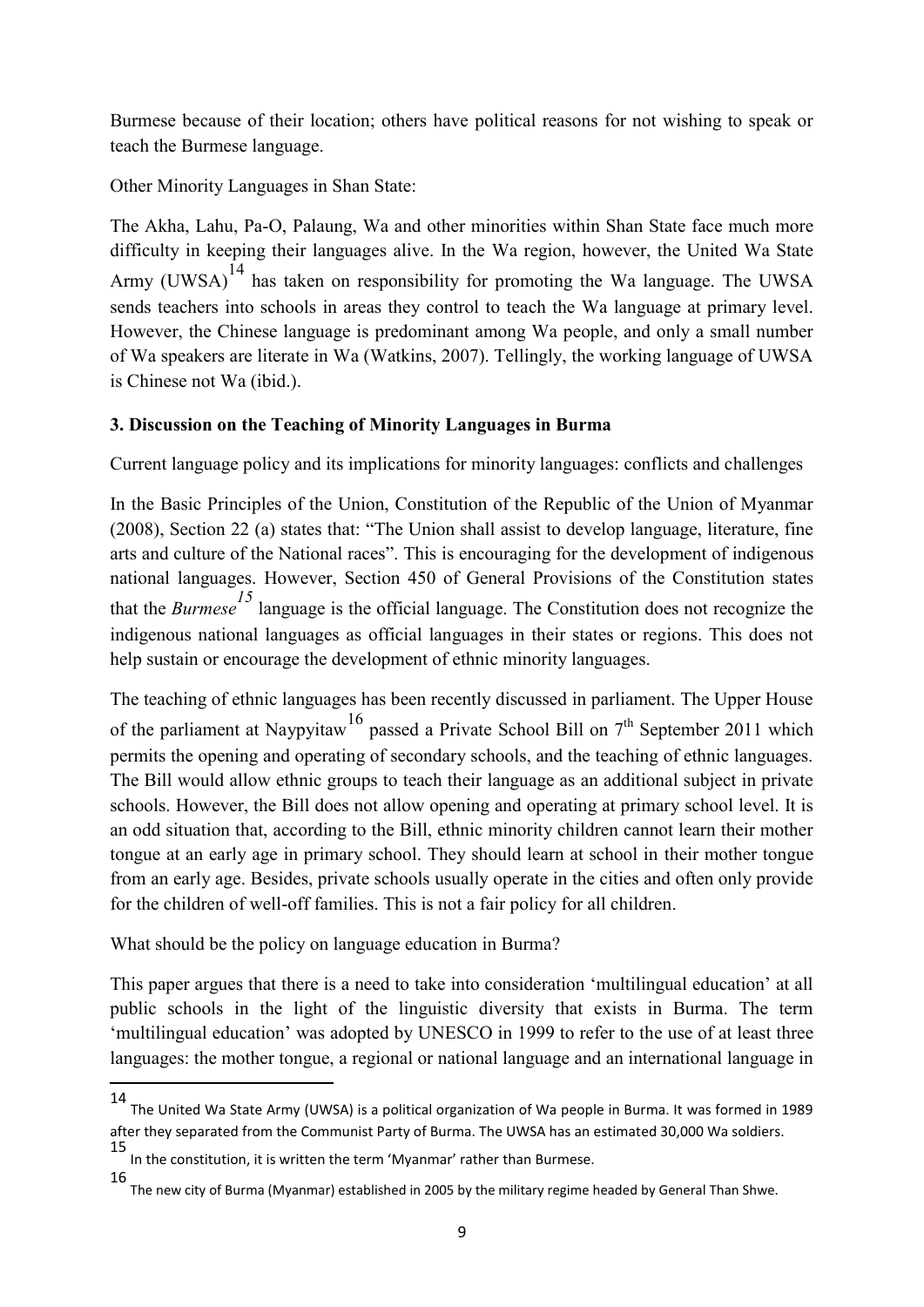education. According to UNESCO (2003), between 6,000 and 7,000 languages are spoken in the world and at least half of them are in danger of disappearing in the coming years. In Burma, linguistic diversity is our wealth, and safeguarding this diversity is an important task for us to shoulder. If a language disappears, we lose a significant connection to the origin of the people who once spoke that language. The history, legends and myths, handed down generation to generation that embody their origins, may be lost. Furthermore, language is not only a tool for communication and knowledge but a fundamental attribute of cultural identity and empowerment, both for the individual and the group (ibid.). However, finding a way to safeguard these valuable languages is a challenging task given the geographical and political complexity of the Burmese context.

After national independence in 1948, Burma chose the Burmese language as its official language although many other national languages such as Chin, Kachin, Karen, Karenni/Kayah, Mon, Rakhaing and Shan are spoken in Burma. In 1947, one year before the independence, the leaders of Chin, Kachin and Shan, and the representatives of the then Executive Council of the Governor of Burma had signed the Panglong Agreement. The agreement showed that the Chins, Kachins and Shans would co-operate with the Burmans in building a unified Burma after national independence. The ethnic minority groups together with majority Burmans had struggled for the independence of Burma. The languages of these ethnic national groups should be recognized as official languages.

Some other countries have chosen more than one official language. For example, India has 19 official languages while South Africa has 11 (UNESCO, 2003). An official language is ultimately imposed in administration, education and other formal domains in a state. When the official Burmese language became compulsory in education, other indigenous minority languages were initially allowed to be taught in schools. That remained the case until 1962 when the military regime of General Ne Win prohibited the teaching of minority languages in schools. That policy remains in place today. However, some indigenous groups have fought to maintain their language practice and rights for over fifty years and will continue to associate this struggle with issues of independence and self-determination.

Education policy, then, needs to be reconsidered with regard to the teaching of minority languages in schools (i.e. all public and private schools). Here, the term "minority" means a relatively small number of speakers in a region compared with the majority language as spoken by a larger number of people. Relatively, Kachin can be considered a minority language in Burma, but Burmese is a minority language in Kachin State.

When we consider multilingual education giving a space for minority languages, it may not be an easy task for educators. Chins, for example, speak twenty different dialects. If there is to be one chosen as the school language, the selection of a language or dialect may not be straightforward. It may raise issues concerning the "justification of the choice" (Simpson, 2007 p.7). Nevertheless, all dialects should be kept alive for their language rights and safeguarding the valuable indigenous languages.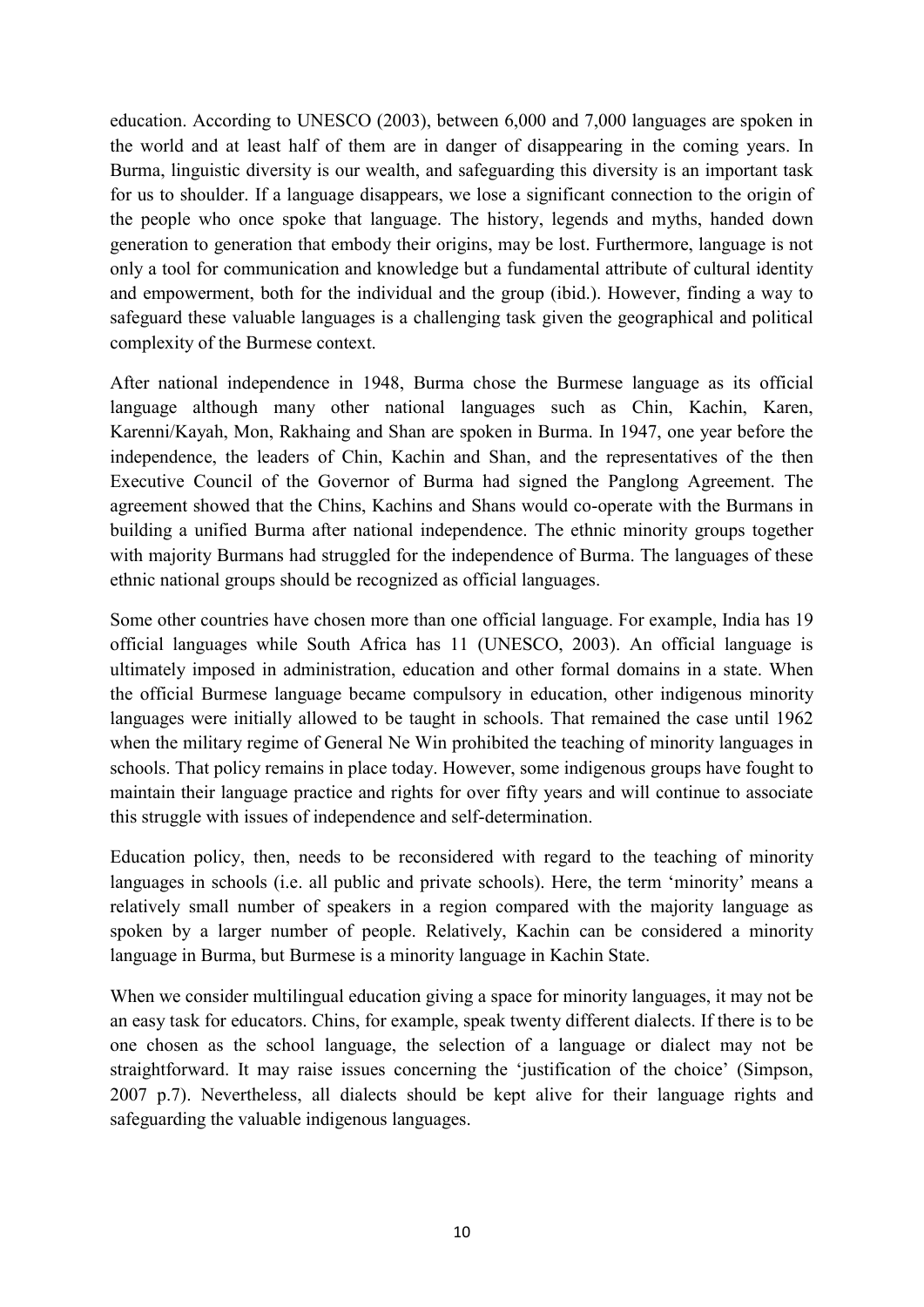The Kachins have already chosen Jinghpaw as a language of administration and education in Kachin State. Jinghpaw is the majority language among the Kachin tribes. Other Kachin languages remain active in social and religious domains.

For Karen, the two main branches of Sgaw and Pwo languages link with their religions and political beliefs. The Sgaw Karens are Christians while the Pwos are Buddhists. There is a political dispute between the two groups (i.e. Karen National Union and Democratic Karen Buddhist Army), both of which belong to different religions and different dialects. Agreement on the selection of one dialect for use in schools is likely to be difficult.

As stated above, the Karennis speak different dialects and practice three different written scripts, Romanised, Burmese and Kayah Li as stated above. Whilst there may be a need to choose one common dialect and one written system for a school language, all dialects and scripts should be safeguarded to trace back to each group"s heritage. It is interesting that the Kayah might have had a link with Hindu culture in the past, although most of them are Christians today. The Kayah"s mythological creatures of *Kinnari* and *Kinnara* also appear in Hindu culture.

For Mon, it is a serious task to maintain and develop their language because the number of Mon speakers is gradually declining since the Mon Kingdom was conquered by the Burmese Kingdom. However, Mon civilization had flourished in history and Burmans themselves learnt from and developed their language and culture from the Mon. The ancient Burmans spoke Mon and engraved their words in Mon language. King Kyansittha (1084-1113), for example, engraved his words about religion, prosperity of his kingdom, his victories and even his wives in Mon language, which were found on more than a dozen big stones (Nai Pan Hla, 1998) as well as the Myazedi stone inscription.

The Rakhaing civilization was well-founded and had a rich culture. The Burmans also learnt from the Rakhaing. A Burmese saying expresses *"thadar manaing Rakhaing ko mae"*. The literal meaning is "if you do not have a mastery of knowledge in grammar, you better ask a Rakhaing". Although the Rakhaing and Burmese languages are similar in both spoken and written forms, some of the vocabulary and sounds are different. Another issue arising in the discussion of Rakhaing language is "Rohingya" which claims that the Rohingyas historically belong to Rakhaing State giving the reason that Rakhaing was ruled by Muslims from 1430 to 1531. The Rakhaings do not accept this point saying that Rakhaing is the original homeland for Buddhist Rakhaing people. The language issue is also linked with cultural and religious identity. The Rohingya are Muslims who speak a language which is similar to the Chittagonian language spoken in the neighboring southern Chittagong region of Bangladesh. However, the Rohingya is a minority group within the Rakhaing State of Burma and minority rights should be given respect.

The settlement of Shan people, a branch of Tai family, dates from the early history of Burma, and they possess distinctive national, cultural and language identities. Through the tireless efforts of Shan monks, scholars and politicians, the Shan language is active. This language must be a school language at all public schools in Shan State. However, the minority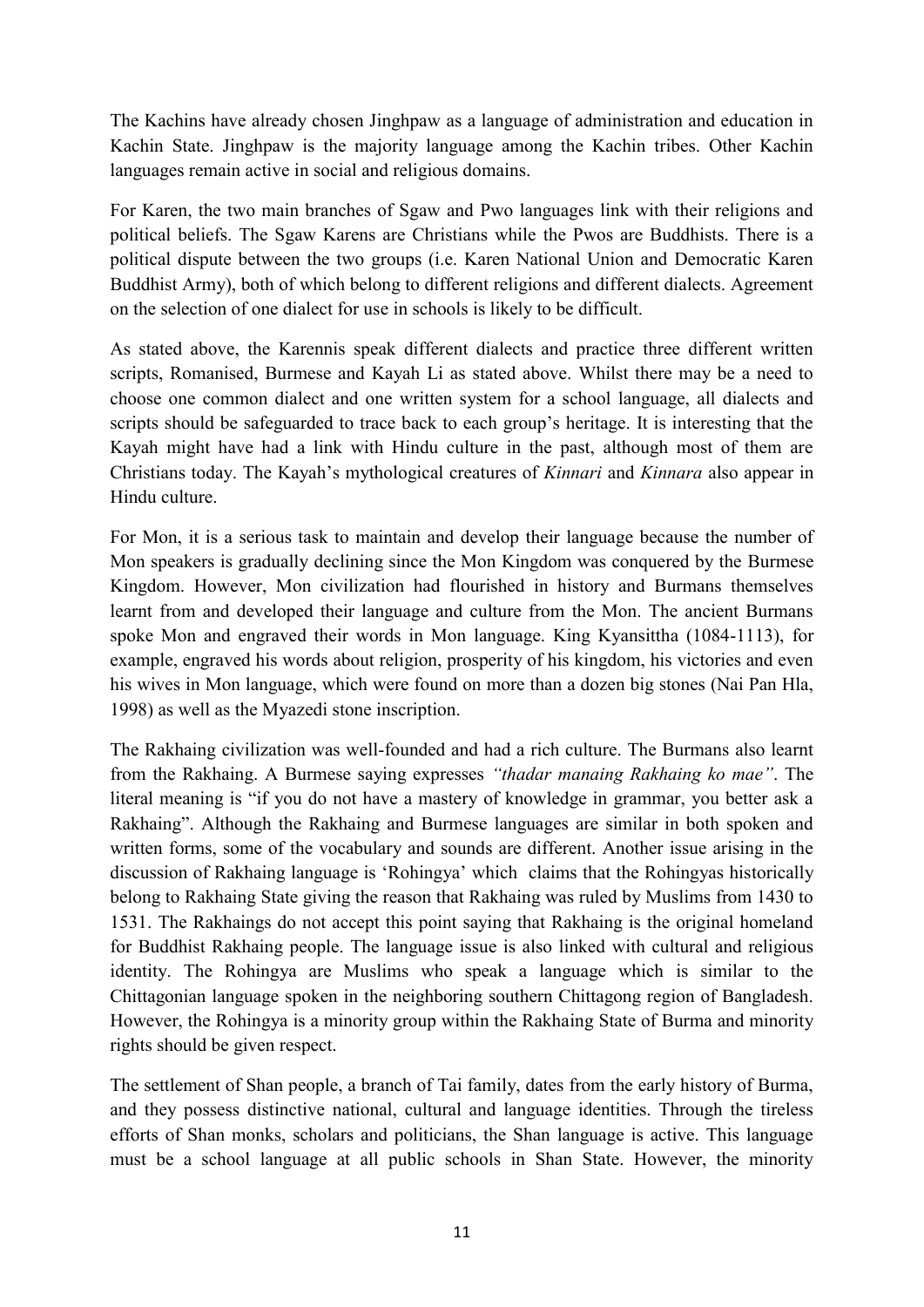languages spoken in Shan State such as Akha, Lahu, Pa-O, Palaung and Wa which do not belong to Tai family, should be taken into consideration and safeguarded.

Apart from the indigenous national languages stated above, a significant number of Chinese and Indians are living in Burma. According to the CIA World Fact Book,  $2010^{17}$ , the Chinese population is 3% and the Indian is 2% of the total population of 53.4 million. Young Chinese and Indians mostly learn their languages at Chinese or Hindu Temples or at (Muslim) Mosques. Although Chinese and Hindu are majority languages in their own countries and throughout the world, Chinese and Indian people are in the minority in Burma. These minority languages should be given respect.

However, some may argue that if the minority languages are given attention at school, a heavy learning burden is being imposed on students and that may produce a low level of academic performance. Besides, the impact of globalization and media expansion may affect traditional cultures and minority languages. Also the spread of modern Western culture has already resulted in the loss of traditional culture in some parts of Asia (Simpson, 2007).

The English language is a compulsory subject in primary and secondary schools and the medium of instruction in many universities. Learning the English language may lead to economic advantages, help in dealing with the outside world, and improve prospects of study abroad and employment. A potential threat among rising generations is that they prefer the pragmatic value of learning English rather than the cultural value of indigenous national languages.

Some other difficulties encountered by the use of mother tongues (indigenous minority languages) as languages of instruction may include the following:

- The mother tongue may be an unwritten language.
- Sometimes the written language may not even be generally recognized as constituting a legitimate language. For example, Karenni have different types of written forms and they are recognized in different regions and different political perspectives.
- The language does not have sufficient vocabulary for education purposes and it may still have to be developed.
- There may be a shortage of educational materials in the language.
- There may be a lack of appropriately trained teachers.
- The multiplicity of languages may exacerbate the difficulty of providing schooling in each mother tongue.
- There may be resistance to schooling in the mother tongue by students, parents and teachers (UNESCO, 2003).

Considering the enormous challenges involved, this paper strongly suggests that indigenous national languages should be taught at schools. Studies have shown that, in many cases, instruction in the mother tongue is beneficial to language competencies in the first language, achievement in other subject areas, and second language learning (UNESCO, 2003). In

 <sup>17</sup> Source[: http://www.state.gov/r/pa/ei/bgn/35910.htm](http://www.state.gov/r/pa/ei/bgn/35910.htm) (accessed 13/7/2011)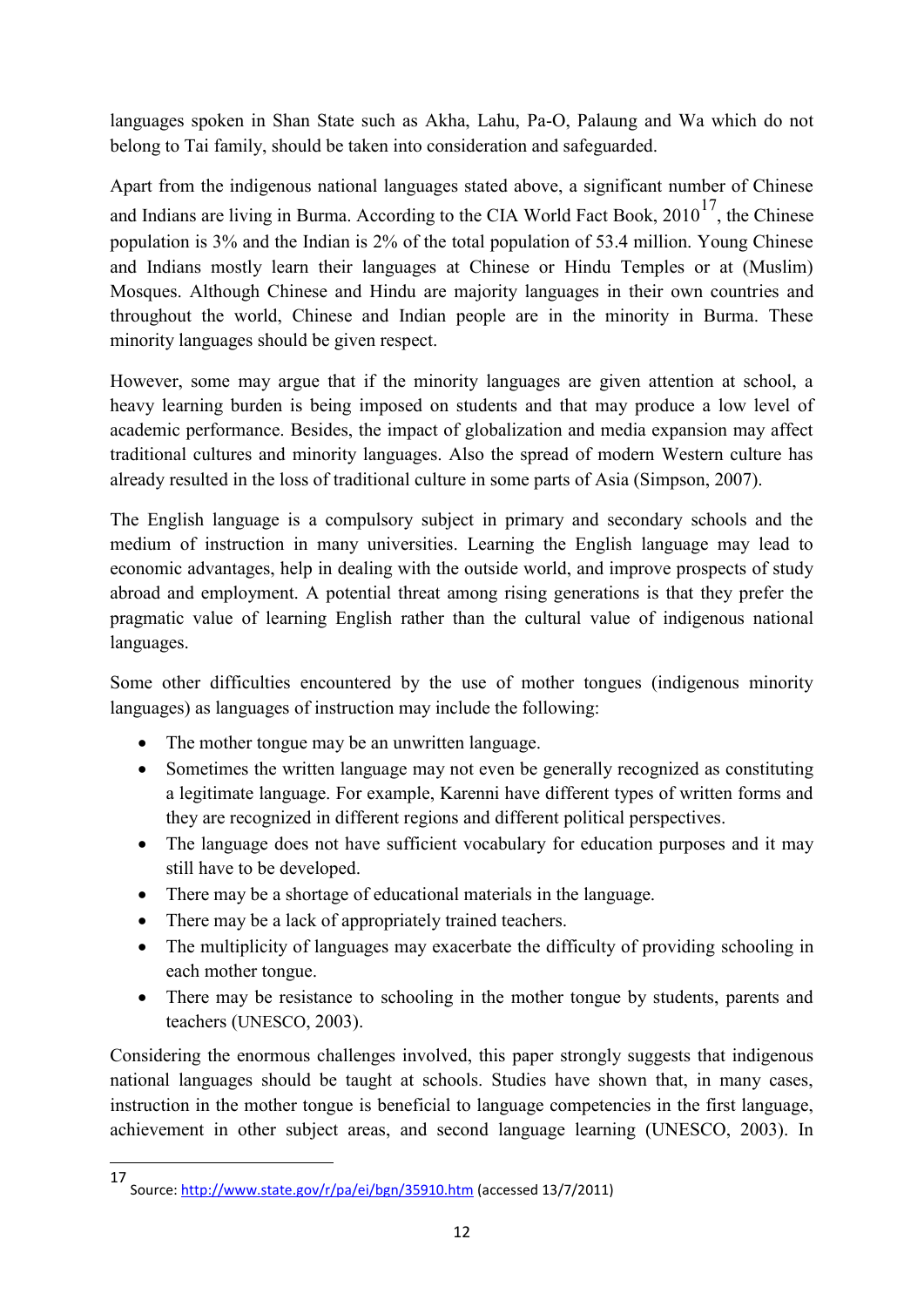addition, learners learn best in their mother tongue as a prelude to and complement of bilingual education approaches (ibid.). In addition, cognitive neuroscientist, Ellen Bialystok also supports bilingual education. Arguing that bilinguals manifest a cognitive system allowing individuals to attend to important information and ignore the less important (Dreifus, 2011).

### **4. Concluding Comments**

Every child should begin their formal education in their mother tongue. It is their language right. This paper, however, suggests a multilingual language policy in education with a view to the preservation of cultural identity since Burma is a multiethnic, multilingual, and multicultural society. We can start with three languages at primary level: the mother tongue, the official language (Burmese) and an international language (English). If a child becomes literate in his/her mother tongue, it would be easy for them to learn other languages and other subject areas. This will empower them to identify with their cultural identity.

If the mother tongue and the school language are the same for a child, the child can choose one of the indigenous minority languages available at the school. For a child whose mother tongue is Burmese, he/she will be required to choose to learn one of the indigenous minority languages. It is a good idea that learning another language opens up access to other value systems and ways of interpreting the world (UNESCO, 2003 p.17). This may also encourage inter-cultural understanding and help reduce xenophobia (ibid.). Particularly, the Burmans should learn the Mon language to trace their own history because the ancient Burmans spoke Mon and engraved their words in Mon language.

With a pragmatic view, only the majority languages, such as Burmese, Chin, Kachin, Karen, Karenni, Mon, Rakhaing and Shan, and the majority dialect of each language can realistically be the school language in their respective regions. The choice of a school language should be made by local authorities rather than being a centralized decision. In reality, it may not be possible to teach many other languages and dialects at school. However, local authorities should give support in safeguarding all languages and dialects in their region, as far as is practically possible. For example, in Kachin State, Jinghpaw might be the language in school, but it may not be possible to teach Lachik, Lhao Vo, Lisu, Rawang, and Zaiwa languages at school. These minority languages should be given the support needed to create a learning environment outside the formal school system - weekend and summer schools, for example – and through community involvement and empowerment.

Since the utilization of indigenous minority languages is gradually declining and they are in danger of disappearing, systematic maintenance is an urgent need. Policymakers should consider the major ethnic nationality languages as official languages in their respective states. This should also be endorsed in a constitution amendment using the example of the Indian Constitution (2007). The potential pragmatic utility of acquiring proficiency in an ethnic language is a major factor in assisting its spread throughout a population (Simpson, 2007). Further, language issues cannot be separated from issues of ethnic identity and the realization of political, social and economic aspiration of ethnic groups which have characterized recent Burmese history.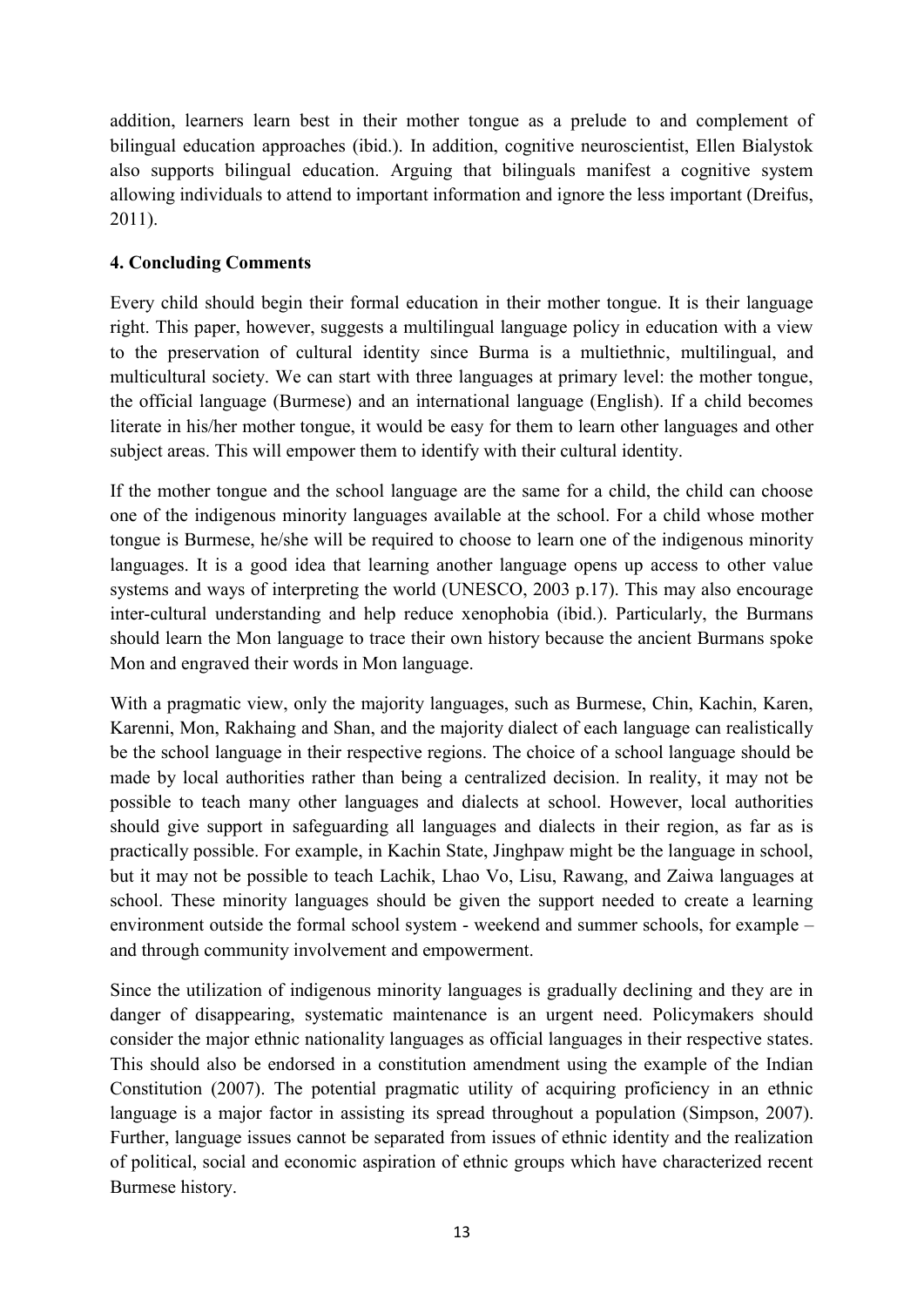## **References**

Allott, Herbert and Okell (1989) "Burma" in "South-East Asia Languages and Literatures: a select guide", The South East Asia Library Group edited by Patricia Herbert and Anthony Milner

Aye Kyaw, Dr. (2002) "The Burma We Love" A Position Paper of the Arakanese Perspective Presented at the Oslo Burma Seminar on January 15-17, 2004

Brown, J. Marvin (1965) "*From Ancient Thai to Modern Dialects and Other Writings on Historical Thai Linguistics*" Bangkok: White Lotus Press, reprinted 1985

Dreifus, C. (2011) "Bilingual Brains Better?" in the Bangkok Post, Features, June 8, 2011

Ethnologue (2009) Languages of the World Sixteenth Edition (edited by M. Paul Lewis) <http://www.ethnologue.com/print.asp> (accessed 23/7/11)

Indian Constitution (2007) 'The Constitution of India' as modified up to the  $1<sup>st</sup>$  December, 2007, Government of India, Ministry of Law and Justice. Source: <http://lawmin.nic.in/coi/coiason29july08.pdf>(accessed 30/9/11)

Karenni History Research Team (2006) "Kayah (Karenni): Highlights in Karenni History to 1948" posted on the Network for Democracy and Development Website, <http://www.nddfreeburma.org/about-burma/ethnic-groups/kayah-karenni/> (accessed 23/7/2011)

Ko Tar (2011) "Not to disrespect Burmese language" in Chindwin Magazine, No. 64, July 2011 (A Burmese language magazine published in Burma)

Lian H. Sakhong (2003) "In Search of Chin Identity: A Study in Religion, Politics and Ethnic Identity in Burma", Nordic Institute of Asian Studies, Monograph Series, No. 91. NIAS Press

Nai Pan Hla (1998) "Kyansittha and the Indic Words in Myanmar from Mon" Meio University, published in Mon-Khmer Studies 28:19-30<http://www.mksjournal.org/> (accessed 24/7/2011)

Nayaka, A. S. Dr. (2008) "Arakan: A Promised Land" [http://www.rakhapura.com/scholars](http://www.rakhapura.com/scholars-column/arakan-a-promised-land.asp)[column/arakan-a-promised-land.asp](http://www.rakhapura.com/scholars-column/arakan-a-promised-land.asp) (accessed 25/7/2011)

Pon Nya Mon (2007) "Mon National Identity: A Demographic Study" International Mon Study Conference, Chulalongkorn University, Bangkok, Thailand

Rajah, A. (2008) "Remaining Karen: A Study of Cultural Reproduction and the Maintenance of Identity" Monographa in Anthropology Series, The Australian National University E Press [http://epress.anu.edu.au/anthropology/karen/mobile\\_devices/ch07s02.html](http://epress.anu.edu.au/anthropology/karen/mobile_devices/ch07s02.html) (accessed 22/7/2011)

Sai Aung Tun (2005) "A Brief History of Shan State from the Earliest Times to the 1960s", Yangon University, submitted to the Toyota Foundation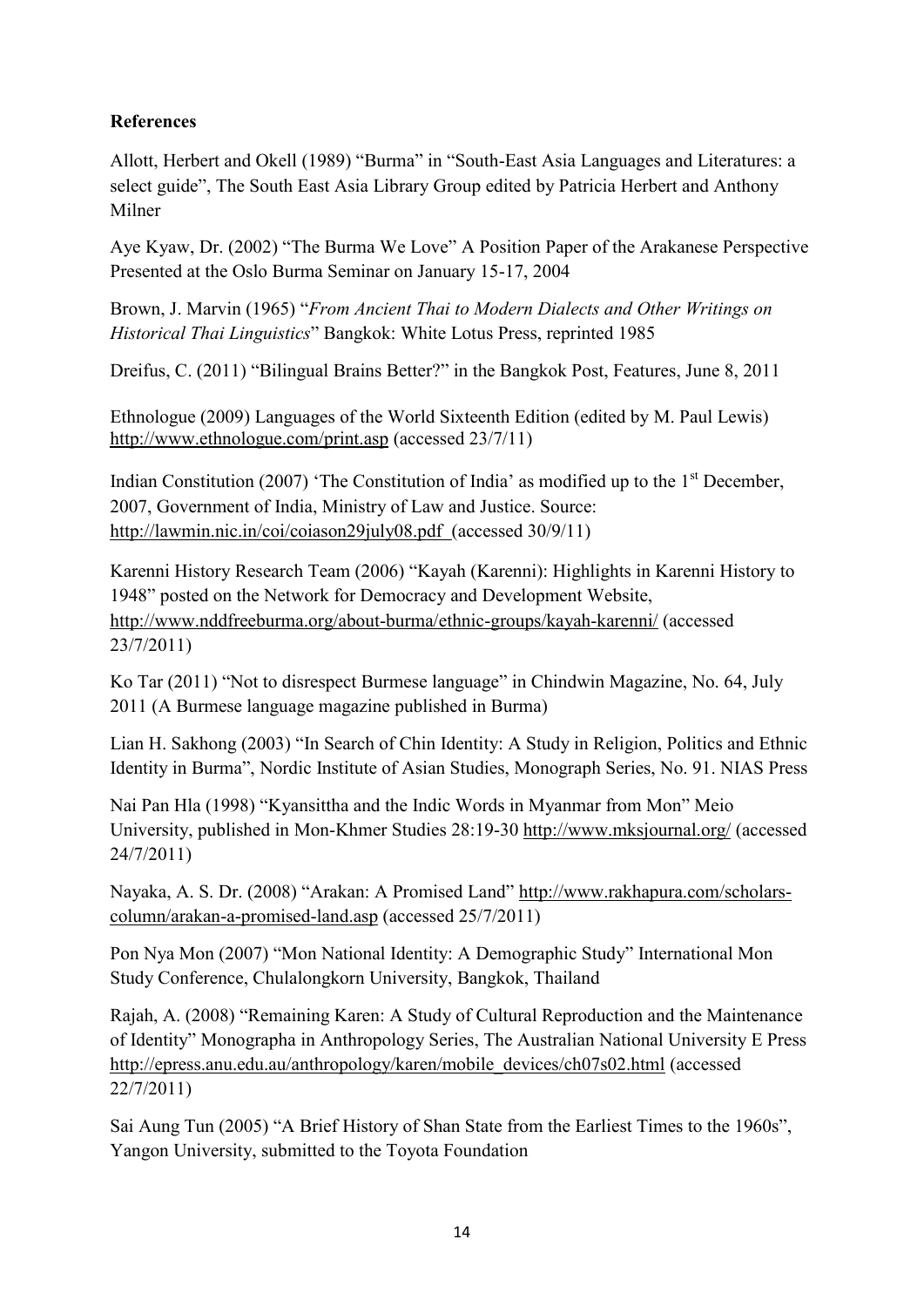Sao Noan Oo (2005) "The Tai of the Shan State" by Nel Adams alias Sao Noan Oo published at [www.shanland.org](http://www.shanland.org/) (accessed 27/72011)

Simpson, A. (2007) "Thematic Introduction" in the "Language and National Identity in Asia" Oxford University Press Edited by Andrew Simpson

Thein Lwin (2000a) "Educational Cost of Army Rule", paper presented at the seminar "Burma Days in Oslo" (September 24-28, 2000), University of Oslo, Norway [www.thinkingclassroom.org](http://www.thinkingclassroom.org/) (accessed 13/7/2011)

Thein Lwin (2000b) "Education in Burma (1945-2000)", part of doctoral thesis at the University of Newcastle upon Tyne, UK [\(www.ncl.ac.uk\)](http://www.ncl.ac.uk/), [www.thinkingclassroom.org](http://www.thinkingclassroom.org/) (accessed 2/8/2011)

Thein Lwin (2007) "Education and Democracy in Burma: Decentralization and Classroom-Level Educational Reform" – Public Presentation at the International Forum for Democratic Studies, National Endowment for Democracy, Washington DC [\(www.ned.org](http://www.ned.org/) ) on July 10, 2007 [http://www.ned.org/events/education-and-democracy-in-burma-decentralization-and](http://www.ned.org/events/education-and-democracy-in-burma-decentralization-and-classroom-level-educational-reform)[classroom-level-educational-reform](http://www.ned.org/events/education-and-democracy-in-burma-decentralization-and-classroom-level-educational-reform) (accessed 2/8/2011)

UNESCO (2003) "Education in a Multilingual World" UNESCO Education Position Paper

Watkins, J. (2007) "Burma/Myanmar" in the "Language and National Identity in Asia" Oxford University Press Edited by Andrew Simpson

Wunna Ko Ko and Yoshiki Mikami (2005) "Languages of Myanmar in Cyberspace", Nagaoka University of Technology, Department of Management and Information Systems Science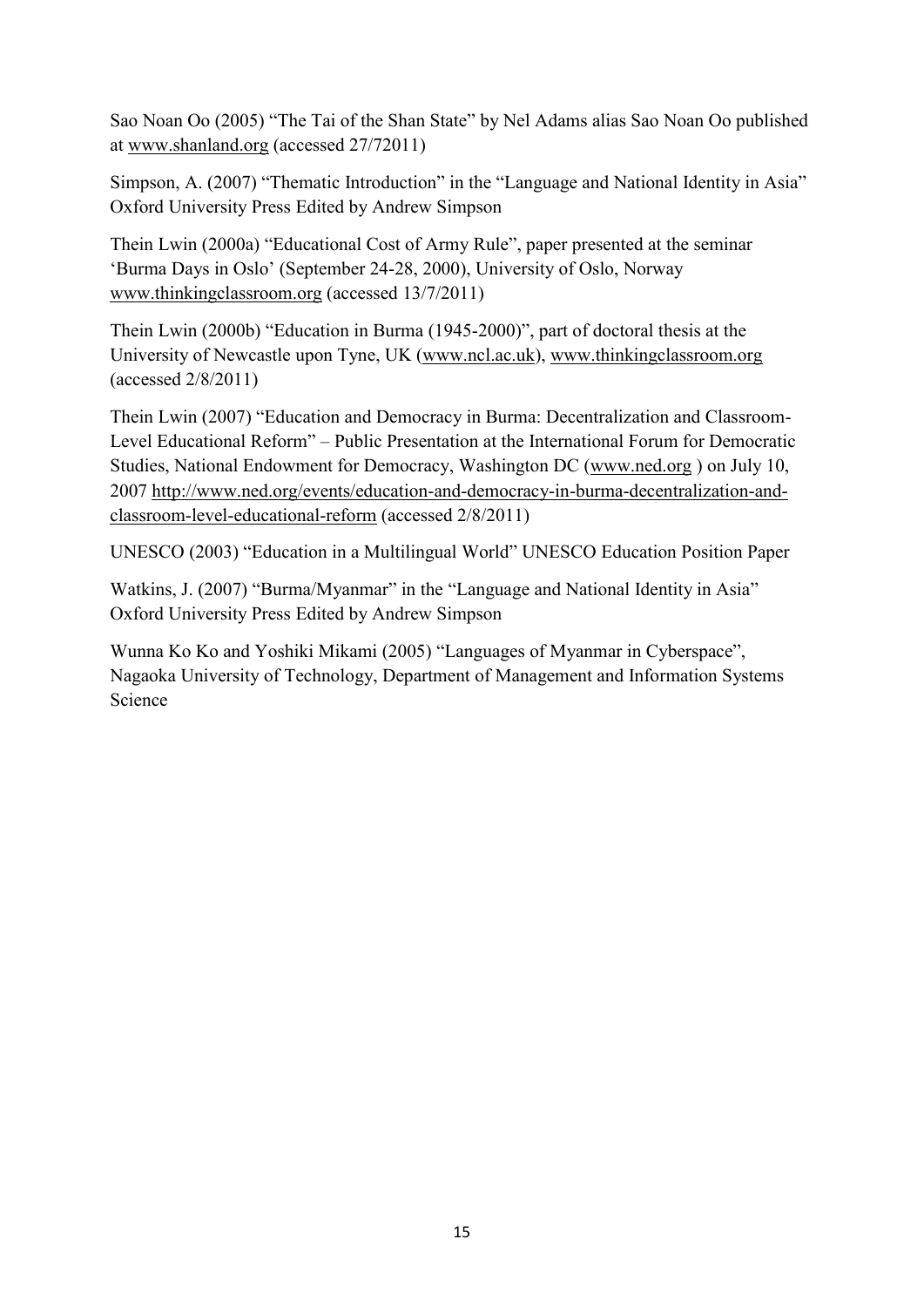# **Appendix 1**



**Burma: States and Divisions** 

Source: Google Images (accessed 30/9/2011)